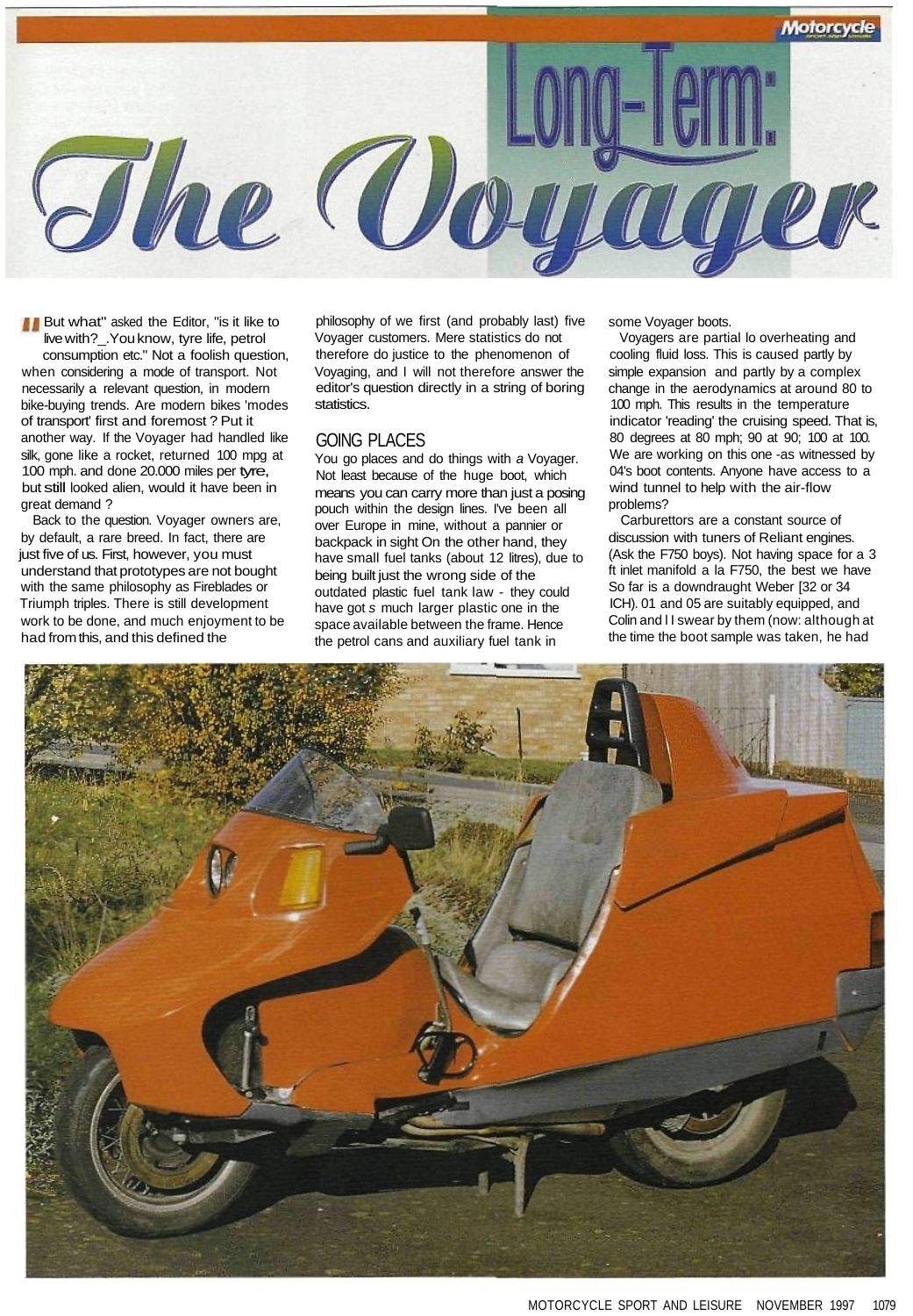Not just for shopping...this is Voyager 02 in the Gavia Pass in Italy (in a thunderstorm)

Mileages to date are mixed. 01 was a late developer, and has only 2.000 miles on the clock. It does however look stunning in Red



the old one along just in case!); bin the original SU has given 02 some remarkable consumption figures, Jim quoted nearly 80 mpg on a recent admittedly steady tour of Ireland. If you thrash it, obviously consumption suffers, as you cannot accelerate 680 Ibs of motorcycle for free. But once up to speed and cruising, the Voyager's remarkable aerodynamics ensure decent consumption figures.

All owners, being mature individuals, arc coy when it comes to the "What'll it do Mister?" question. All have seen well over three figures on the clock, bul only 05 exceeds This regularly. This a largely down in 05's taller 'Le Mans' gearing which means that 100 mph comes up on the instruments at around 80 mph! All agree that on UK

roads, talk of speeds well into three figures is academic; but 05 pilots agree the lower gearing dots make life more exciting while getting there, even if it cuts the top speed from 3 theoretical 140 to an attainable 115. Experience has shown that this Is one charge well worth doing; because if the standard low powered, high geared, high weight Voyager has a fault, it is less than nippy acceleration. The one exception to the speedometer comments is Keith Duckworth on Voyager 03, ihe speedo of which significantly under-reads. and who recounts 'passing everything' an the Ml at a steady indicated 80 mph (and I think he means other vehicles, rather than any intestinail malfunctions}. Perhaps he and I should swap speedos.





Colin Russells i Voyager 02 in Red Arrows Red - he comes mot in the boor than you're ever Ateh/ to in your panniers

Arrows red - as seen at Bristol. Colin hops to get more miles under his wheels this summer. 02 is well toured, and Jim has been round mainland Europe, Scandinavia and Ireland: putting 15.000 miles on the clock, it was factory-painted red. a slightly deeper shade than 01. Keith's 03 was in police trim at purchase, but the transfers have been peeled off to leave it all white and legal. It has only 2,000 miles on the clock, partly courtesy of PNB, and partly because Keith has many other bikes on which to experiment. 04 has 7,500 miles on it. and gets regular usage from Derbyshire GP David. It is the display model from 1989 NEC Show, but is not quite as pretty as 01 now. It does however sport a red head-piece cowling to liven up the livery. My Voyager 05 is the most used at 30,000 miles, although half of those were done by the press, and it has had a cosmetic rebuild Well wouldn't you after all those pressing bottoms?

## BEST & WORST

All owners are clear why they bought them, and what the good pomes ire. There are lots of good engineering reasons why FFs superior Just look at the aerodynamics of your average bike - Very slick, but stick a normal rider on it. and either s/he has to emulate a monkey or ruins the lines. The rider is also a proportion of the total weight, and stickeing all that weight so high up does alarming things to the whole caboodle's centre of gravity. Not to mention weather protection/luggage capacity/crash protection—sorry to go on. Well, the Famous Five were sufficiently convinced to try out the FF alternative, and none of us are selling yet. even with Reliant engines and Guzzi gearboxes.

What do we like best? "Fast A-roads. comfort and the stability at speerl" was the unanimous reply. Not motorways? "OK for getting places fast, but not for real enjoyment." Now doesn't that prove we are motorcyclists at heart? Keith Duckworth is complimentary about the effort that went into the design of the Voyager, and he is in fact the one person we should listen to in the automotive innovation area, as he has been there and done it (Duckworth as in